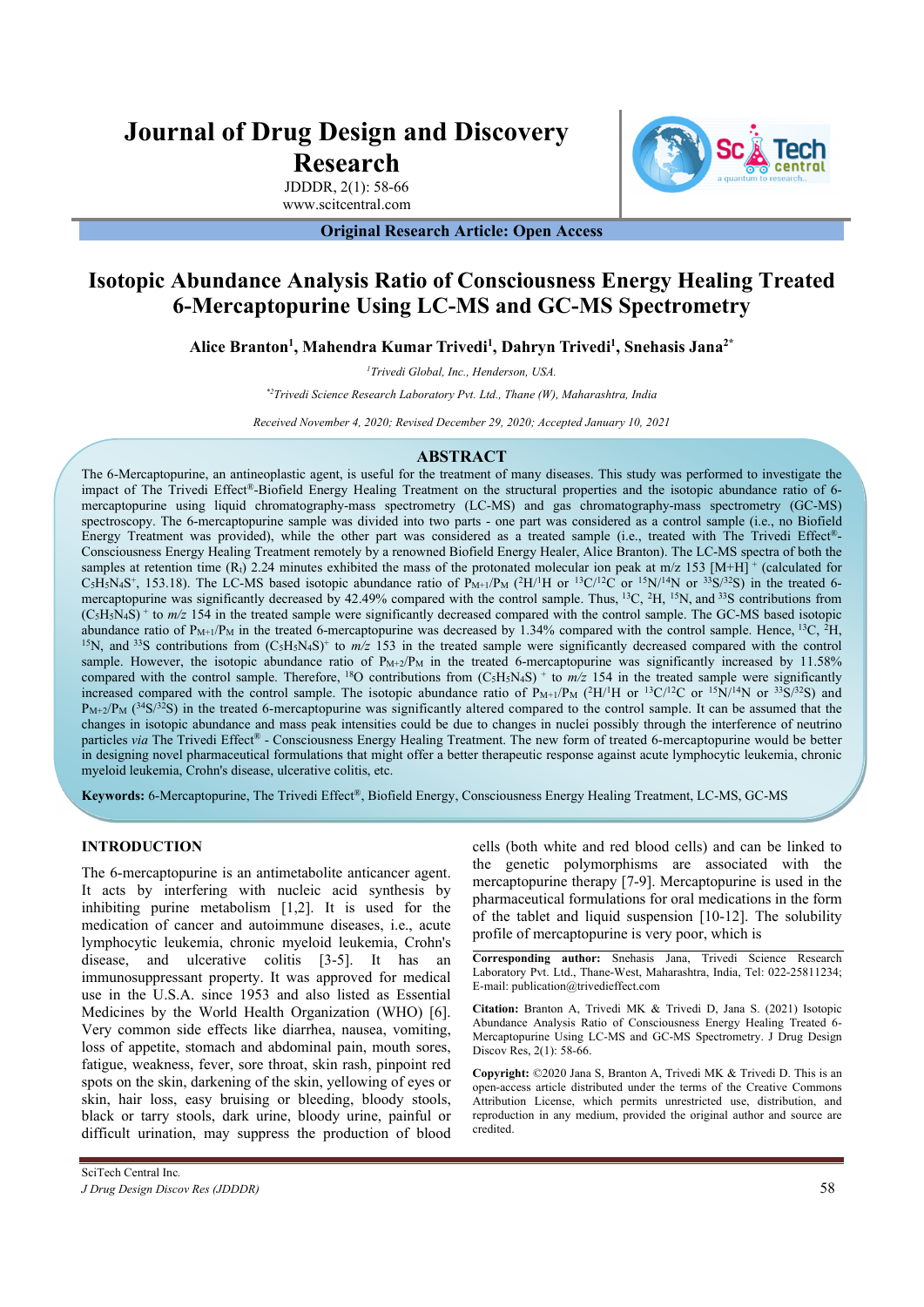insoluble in water, acetone, chloroform, and diethyl ether, whereas slightly soluble in dilute sulfuric acid; soluble in hot alcohol and dilute alkali solutions [12].

Improvement of the physicochemical properties is very important for the improvement of solubility, dissolution, absorption, and bioavailability of the pharmaceutical and nutraceutical compounds [13]. In this regard, The Trivedi Effect®-Biofield Energy Healing Treatment has a significant effect on various properties such as particle size, surface area, bioavailability and isotopic abundance ratios of pharmaceutical and nutraceutical compounds [14-18]. The Trivedi Effect<sup>®</sup> is a natural and only scientifically proven phenomenon in which a person can harness this inherently intelligent energy and transmit it anywhere on the planet through the possible mediation of neutrinos [19]. "Biofield Energy" the electromagnetic energy field which exists surrounding the living beings, which can transmit the electromagnetic energy in the form of bio-photons, generated by the continuous movement of the electrically charged particles (ions, cells, etc.) inside the body. Biofield Energy Healing specialists can harness the energy from the environment or the "Universal Energy Field" and can transmit into any living and non-living object(s), this process is called Biofield Energy Healing Treatment [20-22]. Biofield based Energy Therapies have been reported with significant outcomes against various disease [23]. The National Center of Complementary and Integrative Health (NCCIH) has recognized and accepted Biofield Energy Healing as a Complementary and Alternative Medicine (CAM) health care approach in addition to other therapies, medicines, and practices such as yoga, Qi Gong, Tai Chi, hypnotherapy, Reiki, etc. [24,25]. These therapies have been accepted by most of the U.S.A. population with several advantages [25]. The Trivedi Effect®-Consciousness Energy Healing Treatment has been reported with the significant revolution in the metals, chemicals, ceramics and polymers, crops, microbes, biotechnology, skin health, bone health, cancer cell line, etc. [24-38]. The Trivedi Effect®-Biofield Energy Healing Treatment could be an economical approach for the practical problems associated with 6-mercaptopurine for the physicochemical properties for designing better pharmaceutical formulations. The stable isotope ratio analysis has various applications in different scientific fields for understanding the isotope effects resulting from the variation of the isotopic composition of the molecule [39,40]. Isotope ratio analysis can be performed by using the conventional mass spectrometry (MS) techniques such as gas chromatography-mass spectrometry (GC-MS) and liquid chromatography-mass spectrometry (LC-MS) in low micromolar concentration with sufficient precision [39,41]. Therefore, LC-MS and GC-MS were used in this study to characterize the structural properties and evaluate the isotopic abundance ratio analysis of  $P_{M+1}/P_M$  ( $^2H/^1$  $^{13}C^{12}C$  or  $^{15}N^{14}N$  or  $^{33}S^{32}S$ ) and  $P_{M+2}/P_M$  ( $^{33}S^{32}S$ ) in The

Trivedi Effect® - Consciousness Energy Healing treated 6 mercaptopurine compared to the control sample.

# **MATERIALS AND METHODS**

### **Chemicals and reagents**

6-mercaptopurine was purchased from Tokyo Chemical Industry Co., Ltd., Japan. Other chemicals used during the experiments were of analytical grade available in India.

# **Consciousness Energy Healing Treatment Strategies**

The 6-mercaptopurine powder was the test sample divided into two parts. One part of the 6-mercaptopurine powder sample was considered as a control sample (no Biofield Energy Treatment was provided). However, the other part of 6-mercaptopurine was treated with The Trivedi Effect®- Consciousness Energy Healing Treatment remotely under standard laboratory conditions for 3 minutes and known as The Trivedi Effect<sup>®</sup> Treated or Biofield Energy Treated 6mercaptopurine sample. The Biofield Energy Treatment was provided through the healer's unique energy transmission process by the renowned Biofield Energy Healer, Alice Branton, USA, to the test sample. Further, the control sample was treated with a "sham" healer for comparison purposes. The sham healer did not have any knowledge about the Biofield Energy Treatment. After that, the Biofield Energy Treated and untreated 6-mercaptopurine samples were kept in sealed conditions and characterized using LC-MS and GC-MS, analytical techniques.

### **CHARACTERIZATION**

## **Liquid chromatography-mass spectrometry (LC-MS) analysis and Calculation of Isotopic Abundance Ratio**

The LC-MS analysis of the control and Biofield Energy Treated 6-mercaptopurine was carried out with the help of LC-MS Thermo Fisher Scientific, the USA equipped with an ion trap detector connected with a triple-stage quadrupole mass spectrometer. The column used here was a reversedphase Thermo Scientific Synchronis C18 (Length-250 mm X ID 4.6 mm  $X$  5 micron), maintained at  $25^{\circ}$ C. The diluent used for the sample preparation was acetonitrile and water. 10 µL of the 6-mercaptopurine solution was injected, and the analyte was eluted using 0.1% formic acid in water (mobile phase A; 10%) and acetonitrile (mobile phase B; 95%) pumped at a constant flow rate of 0.5 mL/min. Chromatographic separation was achieved using gradient condition and the total run time was 10 min. Peaks were monitored at 300 nm using the Photo Diode Array (PDA) detector. The mass spectrometric analysis was performed under a +ve ESI mode. The total ion chromatogram, peak area% and mass spectrum of the individual peak which was appeared in LC along with the full scan (*m/z* 50-300) were recorded. The total ion chromatogram and mass spectrum of the individual peak (appeared in LC-MS) were recorded.

The natural abundance of each isotope (C, O, H, N, and S)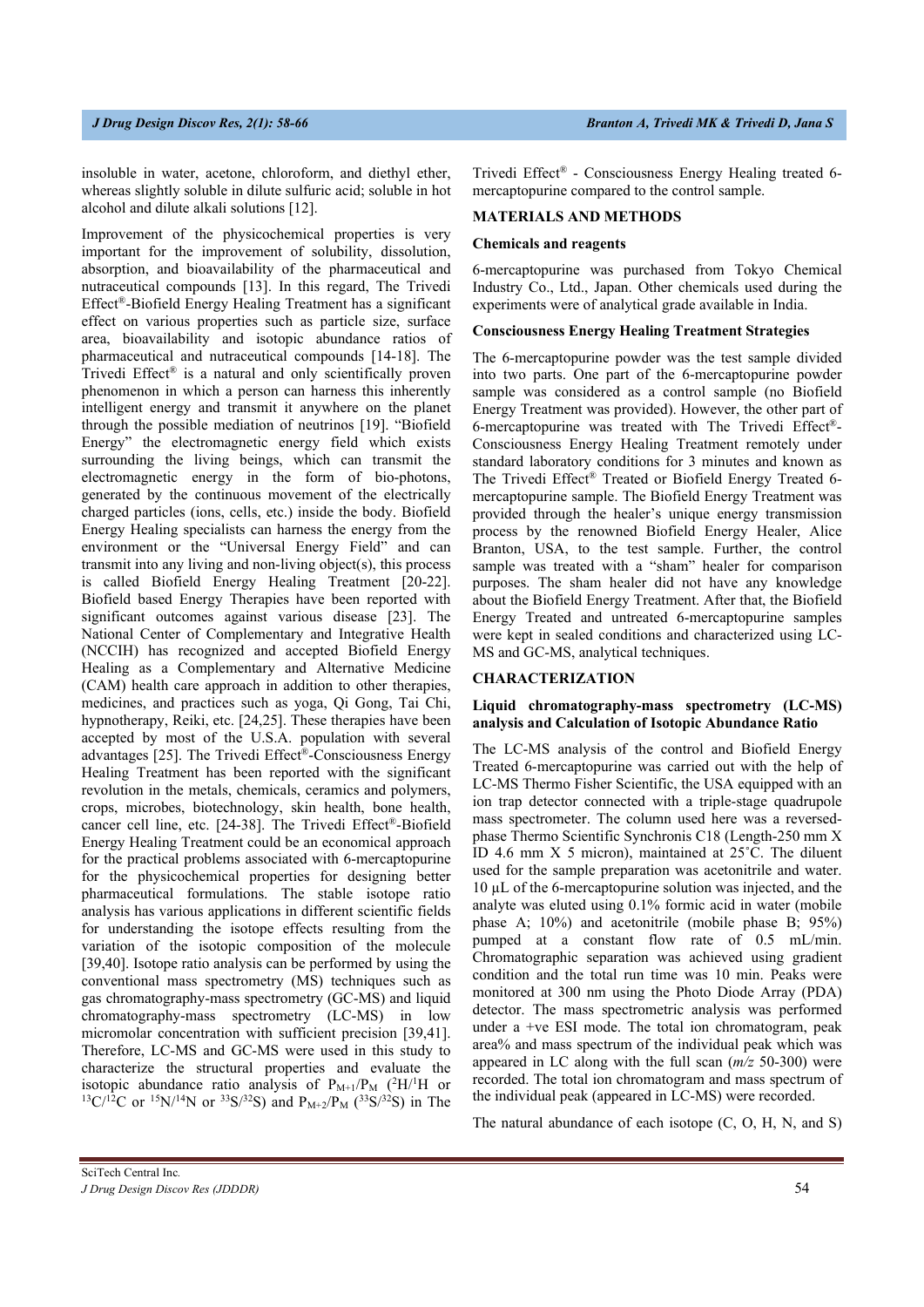can be predicted from the comparison of the height of the isotope peak with respect to the base peak. The values of the natural isotopic abundance of the common elements are obtained from the literature [40,41-44]. The LC-MS based isotopic abundance ratios  $(P_{M+1}/P_M)$  for the control and Biofield Energy Treated 6-mercaptopurine was calculated.

Percentage  $(\%)$  change in isotopic abundance ratio =  $[(IAR<sub>Treated</sub> - IAR<sub>Control</sub>) / IAR<sub>Control</sub>) x 100]$ 

where  $IAR_{\text{Treated}} =$  isotopic abundance ratio in the treated sample and  $IAR_{Control}$  = isotopic abundance ratio in the control sample.

## **Gas chromatography-mass spectrometry (GC-MS) analysis**

GC-MS of the control and Biofield Energy Treated sample of 6-mercaptopurine were analyzed with the help of Perkin Elmer Gas chromatograph equipped with a PE-5MS (30 M x 250 microns x 0.250 microns) capillary column and coupled to a single quadrupole mass detector was operated with electron impact (EI) ionization in positive mode. The oven temperature was programmed from 180°C (14 min hold) to 290 $\degree$ C (14 min hold) @ 10 $\degree$ C/min (total run time 30 min). The sample was prepared taking 80 mg of the 6 mercaptopurine is in 4 ml acetonitrile and water (1:1) as a diluent. Mass spectra were scanned from *m/z* 20 to 400. The identification of analyte was done by GC retention times and by a comparison of the mass spectra of samples.

The GC-MS based isotopic abundance ratios  $(P_{M+1}/P_M$  and  $P_{M+2}/P_M$ ) for the control and Biofield Energy Treated 6mercaptopurine was calculated.

Percentage  $(\%)$  change in isotopic abundance ratio =  $[(IAR<sub>Treated</sub> - IAR<sub>Control</sub>) / IAR<sub>Control</sub>) x 100]$ 

Where  $IAR_{\text{Treated}} =$  isotopic abundance ratio in the treated sample and  $IAR_{Control}$  = isotopic abundance ratio in the control sample.

### **RESULTS AND DISCUSSION**

### **Liquid chromatography-mass spectrometry (LC-MS)**

The LC-MS chromatograms and mass spectra of both the samples of 6-mercaptopurine are shown in **Figures 1 and 2**, respectively. The chromatograms of 6-mercaptopurine showed the single major chromatographic peak at the retention time  $(R<sub>t</sub>)$  of 2.24 minutes in the case of both the samples **(Figure 1)**. These results indicated that the polarity of both the control and Biofield Energy Treated 6 mercaptopurine was the same. As per the literature 6 mercaptopurine was detected with the molecular mass peak [M]<sup>+</sup> at *m/z* 152 MS spectrum in positive ion mode [12]. The mass spectra of both the samples of 6-mercaptopurine **(Figure 2)** exhibited the mass of the protonated molecular ion peak at  $m/z$  153 [M+H]<sup>+</sup> (calculated for C<sub>5</sub>H<sub>5</sub>N<sub>4</sub>S<sup>+</sup>, 153.18) in the control sample and Biofield Energy Treated sample **(Figure 3)**.



**Figure 1.** Liquid chromatograms of the control and Biofield Energy Treated 6-mercaptopurine.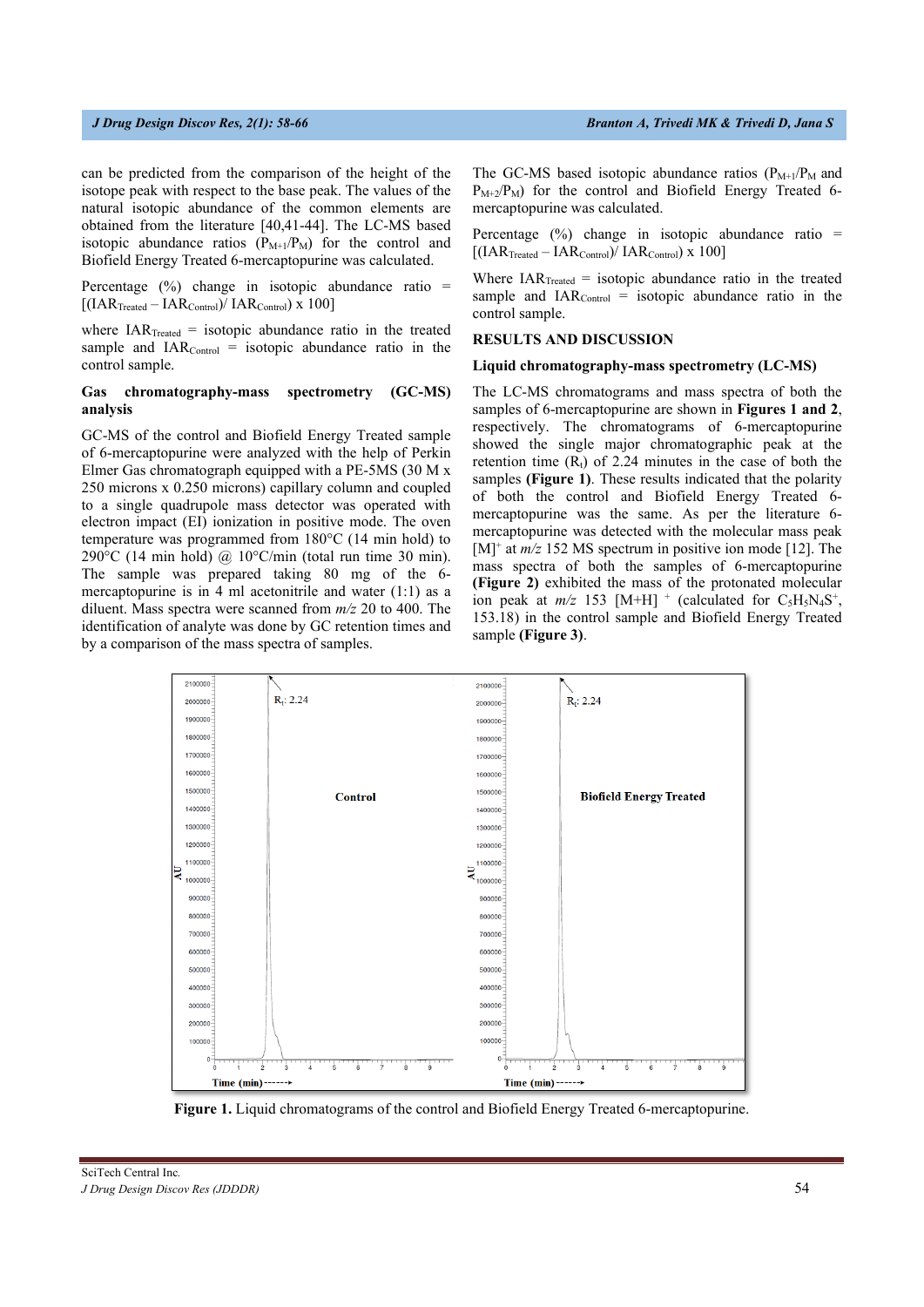

**Figure 2.** Mass spectra of the control and Biofield Energy Treated 6-mercaptopurine at  $R_1$  2.24 minutes.



**Figure 3.** Proposed fragmentation pattern of 6-mercaptopurine.

The LC-MS spectra of both the control and Biofield Energy Treated 6-mercaptopurine showed the mass of the molecular ion peak  $[M+H]$ <sup>+</sup> at  $m/z$  153  $[M+H]$ <sup>+</sup> (calculated for  $C_5H_5N_4S^+$ , 153.18) with the relative intensity of 100%. The theoretical calculation of  $P_{M+1}$  for 6-mercaptopurine was presented below:

 $P({}^{13}C) = [(5 \times 1.1\%) \times 100\%$  (the actual size of the M<sup>+</sup> peak)]/100% =  $5.5\%$ 

 $P(^{2}H) = [(5 \times 0.015\%) \times 100\%] / 100\% = 0.075\%$ 

 $P(^{15}N) = [(4 \times 0.4\%) \times 100\%] / 100\% = 1.6\%$ 

 $P(^{33}S) = [(1 \times 0.08\%) \times 100\%]/100\% = 0.08\%$ 

 $P_{M+1, i.e.,}$  13C, <sup>2</sup>H, <sup>15</sup>N, and <sup>33</sup>S contributions from (C<sub>5</sub>H<sub>5</sub>N<sub>4</sub>S)  $+$  to *m/z* 154= 7.26%

The calculated isotope abundance (7.26%) was close to the

experimental value of 8.19% **(Table 1)**. From the above calculation, it has been found that 13C and 15N have a major contribution to *m/z* 154.

The LC-MS based isotopic abundance ratio analysis  $P_M$  and P<sub>M+1</sub> for 6-mercaptopurine near  $m/z$  153 and 154, respectively of the control and Biofield Energy Treated samples, which were obtained from the observed relative peak intensities of  $[M^+]$  and  $[(M+1)^+]$  peaks, respectively in the ESI-MS spectra **(Table 1)**. The percentage change of the isotopic abundance ratio  $(P_{M+1}/P_M)$  in the Biofield Energy Treated 6-mercaptopurine was significantly decreased by 42.49% compared with the control sample **(Table 1)**. Therefore, it was concluded that the <sup>13</sup>C, <sup>2</sup>H, <sup>15</sup>N, and <sup>33</sup>S contributions from  $(C_5H_5N_4S)$  <sup>+</sup> to  $m/z$  154 in the Biofield Energy Treated sample were significantly decreased compared to the control sample.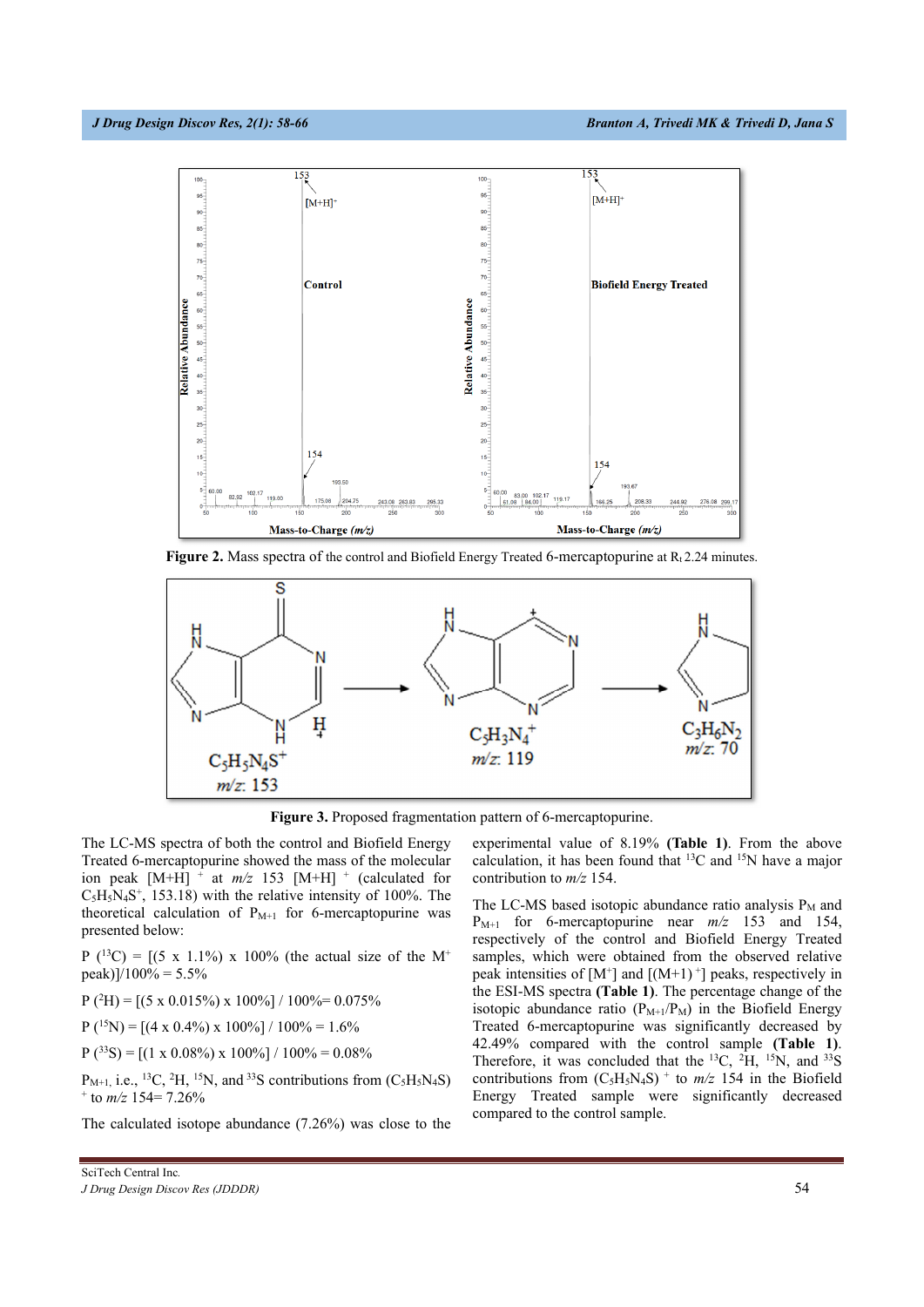**Table 1.** LC-MS based isotopic abundance analysis results of 6-mercaptopurine in Biofield Energy Treated sample compared to the control sample.

| <b>Parameter</b>                     | Control sample | <b>Biofield Energy Treated</b><br>sample |
|--------------------------------------|----------------|------------------------------------------|
| $P_M$ at <i>m/z</i> 153 (%)          | 100            | 100                                      |
| $P_{M+1}$ at $m/z$ 154 (%)           | 8.19           | 4.71                                     |
| $P_{M+1}/P_M$                        | 0.08           | 0.05                                     |
| % Change of isotopic                 |                |                                          |
| abundance ratio $(P_{M+1}/P_M)$ with |                | $-42.49$                                 |
| respect to the control sample        |                |                                          |

 $P_M$ : The relative peak intensity of the parent molecular ion  $[M^+]$ ;  $P_{M+1}$ : the relative peak intensity of the isotopic molecular *ion [(M+1) +], M: mass of the parent molecule* 

## **Gas chromatography-mass spectrometry (GC-MS) analysis**

The GC-MS of the control and Biofield Energy Treated 6 mercaptopurine showed the presence of the single chromatographic peak at the retention time of 16.04 min in the chromatogram **(Figures 4 and 5)**. The parent molecular ion peak of 6-mercaptopurine at  $m/z$  152 [M]<sup>+</sup> (calculated for  $C_5H_5N_4S^+$ , 152.02) in the control sample and Biofield Energy Treated sample, along with the fragment ion peaks near *m/z* 119 and 70 **(Figures 4 and 5)** which were proposed corresponded to the molecular formula  $C_5H_3N_4^+$  and  $C_3H_6N_2^+$ , respectively (Figure 3). The mass peak intensities influence the isotopic abundance ratio, which was well supported by the LC-MS based isotopic abundance ratio analysis.



**Figure 4.** The GC-MS chromatogram and mass spectra of the control 6-mercaptopurine.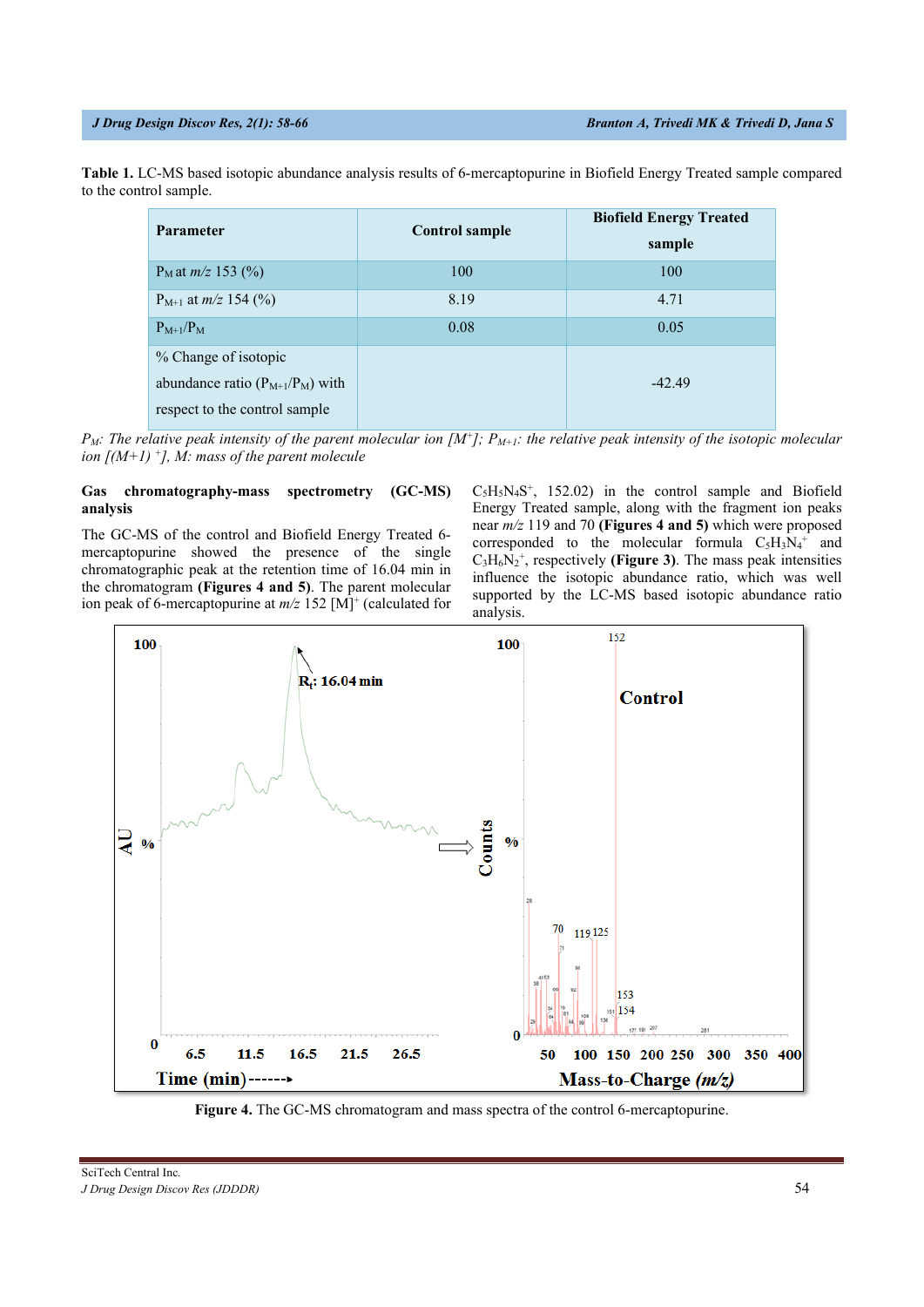

**Figure 5.** The GC-MS chromatogram and mass spectra of the Biofield Energy Treated 6-mercaptopurine.

The GC-MS spectra of both the control and Biofield Energy Treated 6-mercaptopurine showed the mass of the molecular ion peak  $[M]^+$  at  $m/z$  152 (calculated for C<sub>5</sub>H<sub>4</sub>N<sub>4</sub>S<sup>+</sup>, 152.02). The theoretical calculation of  $P_{M+1}$  for 6-mercaptopurine was

presented as below:

 $P({}^{13}C) = [(5 \times 1.1\%) \times 100\%$  (the actual size of the M<sup>+</sup> peak)]  $/ 100\% = 5.5\%$ 

 $P(^{2}H) = [(4 \times 0.015\%) \times 100\%] / 100\% = 0.06\%$ 

 $P(^{15}N) = [(4 \times 0.4\%) \times 100\%]/100\% = 1.6\%$ 

 $P(^{33}S) = [(1 \times 0.08\%) \times 100\%]/100\% = 0.08\%$ 

 $P_{M+1, i.e.,}$  13C, <sup>2</sup>H, <sup>15</sup>N, and <sup>33</sup>S contributions from (C<sub>5</sub>H<sub>5</sub>N<sub>4</sub>S)  $+$  to  $m/z$  153 = 7.24%

From the above calculation, it has been found that 13C and 15N have a major contribution to *m/z* 153.

Similarly, the theoretical calculation of  $P_{M+2}$  for 6mercaptopurine was presented as below:

 $P(^{34}S) = [(1 \times 4.21\%) \times 100\%]/100\% = 4.21\%$ 

 $P_{M+2}$  i.e., <sup>34</sup>S contributions from  $(C_5H_5N_4S)$  + to  $m/z$  154 = 4.21%

From the above calculation, it has been found that only 34S has a major contribution to *m/z* 153. The calculated isotopic abundances (4.21) were close to the experimental value of 3.8 **(Table 2)**.

The GC-MS based isotopic abundance ratio analysis of 6 mercaptopurine in the control and treated samples were

SciTech Central Inc*. J Drug Design Discov Res (JDDDR)* **63** 

calculated.  $P_{M}$ ,  $P_{M+1}$ , and  $P_{M+2}$  for 6-mercaptopurine near  $m/z$ 152, 153, and 154, respectively of the control and treated samples, which were obtained from the observed relative peak intensities of  $[M^{\dagger}]$ ,  $[(M+1)^{\dagger}]$ , and  $[(M+2)^{\dagger}]$  peaks, respectively in the mass spectra and are presented in **Table 2**. The isotopic abundance ratio of  $P_{M+1}/P_M$  in the Biofield Energy Treated 6-mercaptopurine was decreased by 1.34% compared with the control sample **(Table 2)**. Hence, 13C, 2 H, <sup>15</sup>N, and <sup>33</sup>S contributions from  $(C_5H_5N_4S)^+$  to  $m/z$  153 in the treated sample were decreased compared with the control sample. However, the isotopic abundance ratio of  $P_{M+2}/P_M$  in the treated was significantly increased by 11.58% compared with the control sample (Table 2). Hence, <sup>34</sup>S contributions from  $(C_5H_5N_4S)$  <sup>+</sup> to  $m/z$  154 in the treated sample were significantly increased compared with the control sample.

LC-MS and GC-MS study confirmed the structure of the sample as 6-mercaptopurine. The isotopic abundance ratios of  $P_{M+1}/P_M$  (<sup>2</sup>H/<sup>1</sup>H or <sup>13</sup>C/<sup>12</sup>C or <sup>15</sup>N/<sup>14</sup>N or <sup>33</sup>S/<sup>32</sup>S) and  $P_{M+2}/P_M$  (<sup>34</sup>S/<sup>32</sup>S) in the treated sample were significantly altered compared to the control sample. As per modern physics, neutrinos change identities which are only possible if the neutrinos possess mass and could interchange their phase from one phase to another internally. Therefore, the neutrinos could interact with protons and neutrons in the nucleus, which indicated a close relation between neutrino and the isotope formation [19,40,41]. The altered isotopic composition at the molecular level of The Trivedi Effect®-Consciousness Energy Healing Treated 6-mercaptopurine might be due to the alteration in neutron to proton ratio in the nucleus. It can be hypothesized that the changes in isotopic abundance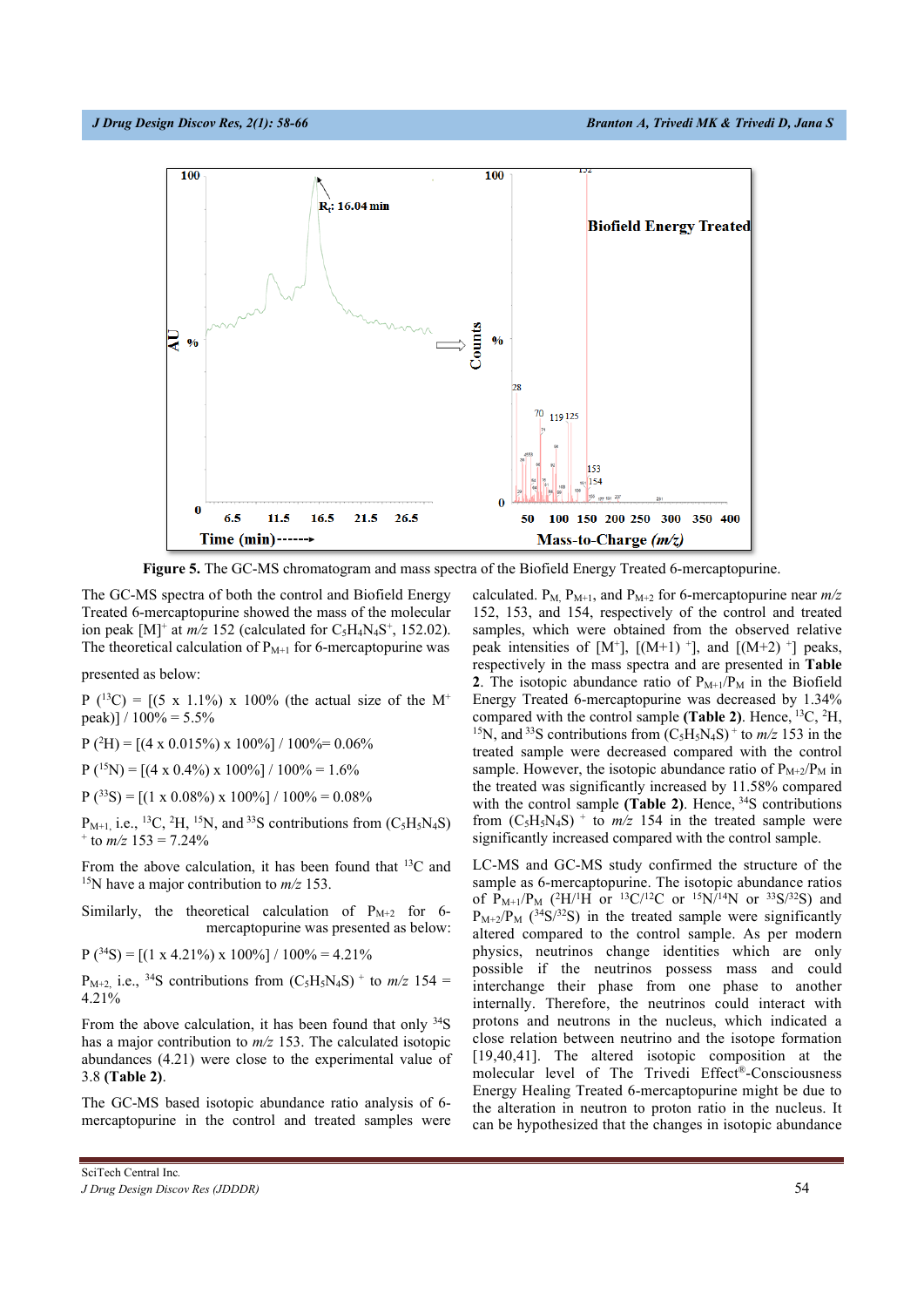could be due to changes in nuclei possibly through the interference of neutrino particles *via* The Trivedi Effect® - Consciousness Energy Healing Treatment. The new form of 6-mercaptopurine (Biofield Energy Treated) would be particularly useful to design better pharmaceutical formulations that might offer a better therapeutic response against many diseases.

**Table 2**. GC-MS based isotopic abundance analysis results of 6-mercaptopurine in control and Biofield Energy Treated samples.

| <b>Parameter</b>                            | <b>Control sample</b> | <b>Biofield Energy Treated sample</b> |
|---------------------------------------------|-----------------------|---------------------------------------|
| $P_M$ at <i>m/z</i> 152 (%)                 | 100.00                | 100.00                                |
| $P_{M+1}$ at $m/z$ 153 (%)                  | 7.48                  | 7.38                                  |
| $P_{M+1}/P_M$                               | 0.07                  | 0.07                                  |
| % Change of isotopic abundance              |                       |                                       |
| ratio $(P_{M+1}/P_M)$ with respect to the   |                       | $-1.34$                               |
| control sample                              |                       |                                       |
| $P_{M+1}$ at $m/z$ 154 (%)                  | 3.80                  | 4.24                                  |
| $P_{M+1}/P_M$                               | 0.04                  | 0.04                                  |
| % Change of isotopic abundance              |                       |                                       |
| ratio ( $P_{M+2}/P_M$ ) with respect to the |                       | 11.58                                 |
| control sample                              |                       |                                       |

 $P_M$ : The relative peak intensity of the parent molecular ion  $[M^+]$ ;  $P_{M+1}$ : the relative peak intensity of the isotopic molecular *ion [(M+1)<sup>+</sup>]; P<sub>M+2</sub>: the relative peak intensity of the isotopic molecular ion [(M+2)<sup>+</sup>], M: Mass of the parent molecule* 

## **CONCLUSIONS**

The experimental results concluded that The Trivedi Effect®- Consciousness Energy Healing Treatment showed a significant impact on the isotopic abundance ratios and mass peak intensities of 6-mercaptopurine. The LC-MS based isotopic abundance ratio of  $P_{M+1}/P_M$  (<sup>2</sup>H/<sup>1</sup>  $^{15}N/14N$  or  $^{33}S/32S$ ) in the Biofield Energy Treated 6mercaptopurine was significantly decreased compared with the control sample. Thus, <sup>13</sup>C, <sup>2</sup>H, <sup>15</sup>N, and <sup>33</sup>S contributions from  $(C_5H_5N_4S)$  <sup>+</sup> in the Biofield Energy Treated sample were significantly decreased compared with the control sample. The GC-MS based isotopic abundance ratio of  $P_{M+1}/P_M$  in the Biofield Energy Treated 6-mercaptopurine was decreased as compared with the control sample. Hence, <sup>13</sup>C, <sup>2</sup>H, <sup>15</sup>N, and <sup>33</sup>S contributions from  $(C_5H_5N_4S)$ <sup>+</sup> in the Biofield Energy Treated sample were significantly decreased compared with the control sample. However, the isotopic abundance ratio of  $P_{M+2}/P_M$  in the Biofield Energy Treated 6-mercaptopurine was significantly increased compared with the control sample. Hence, <sup>18</sup>O contributions from  $(C_5H_5N_4S)$ <sup>+</sup> in the Biofield Energy Treated sample were significantly increased compared with the control sample. It can be assumed that the changes in isotopic abundance and mass peak intensities could be due to changes in nuclei possibly through the interference of neutrino particles via The Trivedi Effect® - Consciousness Energy Healing Treatment (Biofield Energy Healing Treatment). The new form of Biofield Energy Treated 6-mercaptopurine would

be better designing novel pharmaceutical formulations that might offer a better therapeutic response against acute lymphocytic leukemia, chronic myeloid leukemia, Crohn's disease, and ulcerative colitis, etc.

## **ACKNOWLEDGMENTS**

The authors are grateful to the Sophisticated Instrumentation Centre for Applied Research & Testing (SICART) India, Trivedi Science, Trivedi Global, Inc., Trivedi Testimonials, and Trivedi Master Wellness for their assistance and support during this work.

# **REFERNCES**

- Salser JS, Balis ME (1965) The Mechanism of Action of 6-Mercaptopurine: I. Biochemical Effects. Cancer Res 25: 539-543.
- 2. Dubinsky MC (2004) Azathioprine, 6-mercaptopurine in inflammatory bowel disease: Pharmacology, efficacy and safety. Clin Gastroenterol Hepatol 2(9): 731-743.
- 3. Present DH, Korelitz BI, Wisch N, Glass JL, Sachar DB, et al. (1980) Treatment of Crohn's disease with 6 mercaptopurine: A long-term, randomized, doubleblind study. N Engl J Med 302: 981-987.
- 4. Schmiegelow K, Glomstein A, Kristinsson J, Björk O, Salmi T, et al. (1997) Impact of morning versus evening schedule for oral methotrexate and 6 mercaptopurine on relapse risk for children with acute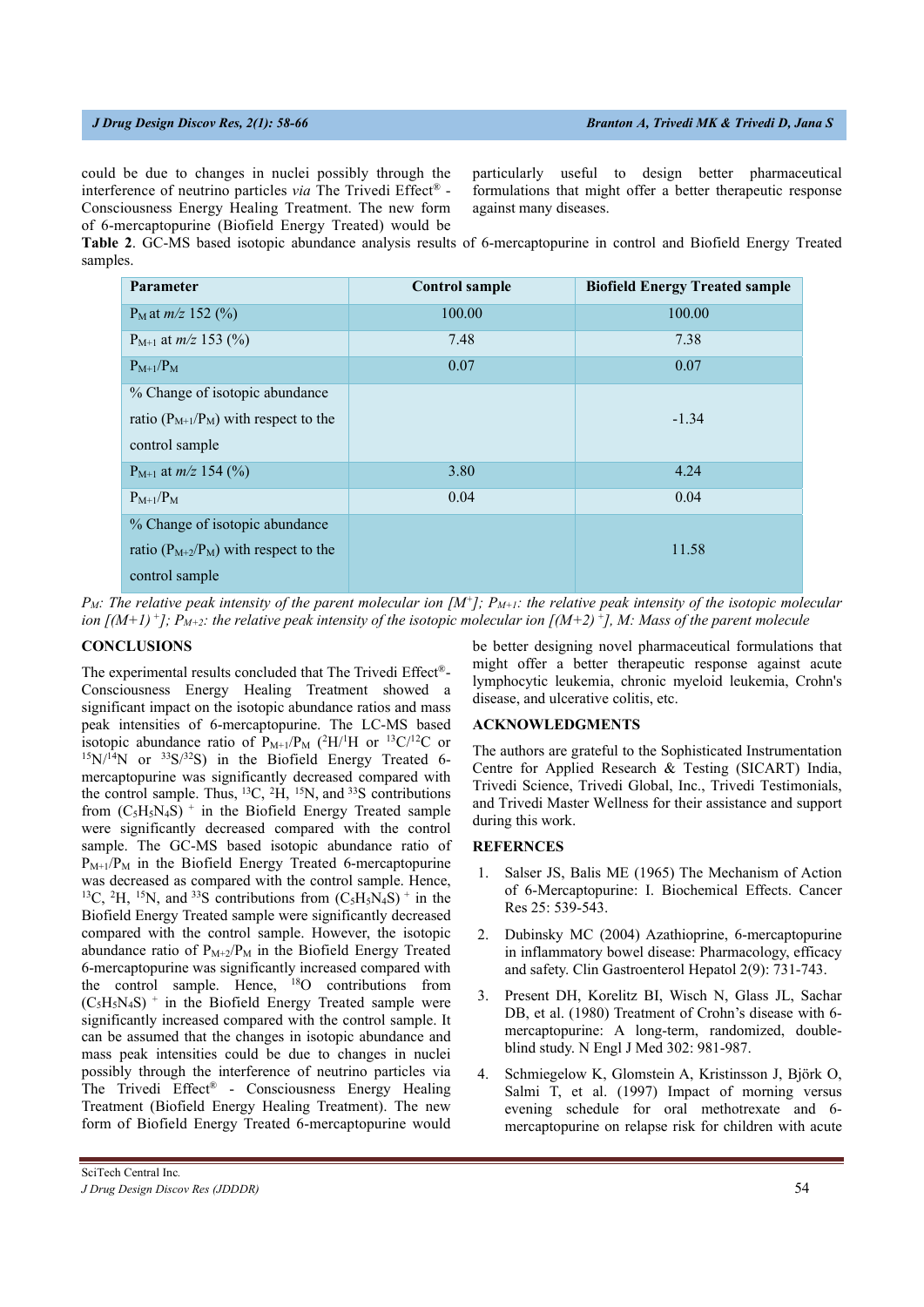lymphoblastic leukemia. Nordic Society for Pediatric Hematology and Oncology (NOPHO). J Pediatr Hematol Oncol 19: 102-109.

- 5. Sack DM, Peppercorn MA (1983) Drug therapy of inflammatory bowel disease. Pharmacotherapy 3: 158- 176.
- 6. World Health Organization (2015) 19th WHO Model List of Essential Medicines (April 2015). Available online at: https://www.who.int/medicines/publications/essentialm edicines/EML2015\_8-May-15.pdf
- 7. Mercaptopurine (2020) Available online at: https://en.wikipedia.org/wiki/Mercaptopurine
- 8. Yang JJ, Landier W, Yang W, Liu C, Hageman L, et al. (2015) Inherited NUDT15 variant is a genetic determinant of mercaptopurine intolerance in children with acute lymphoblastic leukemia. J Clin Oncol 33: 1235-1242.
- 9. Moriyama T, Nishii R, Perez-Andreu V, Yang W, Klussmann FA, et al. (2016) NUDT15 polymorphisms alter thiopurine metabolism and hematopoietic toxicity. Nature Genet 48: 367-373.
- 10. Lerner EI, Flashner-Barak M, Achthoven EV, Keegstra H, Smit R (2012) Formulations of 6-mercaptopurine. US patent US8188067 B2.
- 11. Ade TB, Hjalgrim LL, Nersting J, Breitkreutz J, Nelken B, et al. (2016) Evaluation of a pediatric liquid formulation to improve 6-mercaptopurine therapy in children. Eur J Pharm Sci 83: 1-7.
- 12. National Center for Biotechnology Information (2020). PubChem Compound Summary for CID 667490, Mercaptopurine. Available online at: https://pubchem.ncbi.nlm.nih.gov/compound/Mercapto purine
- 13. Chereson R (2009) Basic pharmacokinetics. 1<sup>st</sup> ed. Pharmaceutical Press, London.
- 14. Trivedi MK, Patil S, Shettigar H, Bairwa K, Jana S (2015) Spectroscopic characterization of biofield treated 6-mercaptopurine and tinidazole. Med Chem 5: 340-344.
- 15. Trivedi MK, Mohan R, Branton A, Trivedi D, Nayak G, et al. (2015) Evaluation of biofield energy treatment on physical and thermal characteristics of selenium powder. J Food Nutr Sci 3: 223-228.
- 16. Branton A, Jana S (2017) The influence of energy of consciousness healing treatment on low bioavailable resveratrol in male *Sprague Dawley* rats. Int J Clin Dev Anatomy 3: 9-15.
- 17. Trivedi MK, Branton A, Trivedi D, Nayak G, Panda P, et al. (2016) Evaluation of the isotopic abundance ratio in biofield energy treated resorcinol using gas chromatography-mass spectrometry technique. Pharm Anal Acta 7: 481.
- 18. Trivedi MK, Branton A, Trivedi D, Nayak G, Sethi KK, et al. (2016) Determination of isotopic abundance ratio of biofield energy treated 1,4-dichlorobenzene using gas chromatography-mass spectrometry (GC-MS). Mod Chem 4: 30-37.
- 19. Trivedi MK, Mohan TRR (2016) Biofield energy signals, energy transmission and neutrinos. Am J Mod Phys 5: 172-176.
- 20. Rubik B (2002) The biofield hypothesis: Its biophysical basis and role in medicine. J Altern Complement Med 8: 703-717.
- 21. Nemeth L (2008) Energy and biofield therapies in practice. Beginnings 28: 4-5.
- 22. Rivera-Ruiz M, Cajavilca C, Varon J (2008) Einthoven's string galvanometer: The first electrocardiograph. Tex Heart Inst J 35: 174-178.
- 23. Rubik B, Muehsam D, Hammerschlag R, Jain S (2015) Biofield science and healing: History, terminology and concepts. Glob Adv Health Med 4: 8-14.
- 24. Koithan M (2009) Introducing complementary and alternative therapies. J Nurse Pract 5: 18-20.
- 25. Barnes PM, Bloom B, Nahin RL (2008) Complementary and alternative medicine use among adults and children: United States, 2007. Natl Health Stat Report 12: 1-23.
- 26. Trivedi MK, Tallapragada RM (2008) A transcendental to changing metal powder characteristics. Met Powder Rep 63: 22-28.
- 27. Trivedi MK, Nayak G, Patil S, Tallapragada RM, Latiyal O (2015) Studies of the atomic and crystalline characteristics of ceramic oxide nano powders after bio field treatment. Ind Eng Manage 4: 161.
- 28. Trivedi MK, Nayak G, Patil S, Tallapragada RM, Latiyal O, et al. (2015) Effect of biofield energy treatment on physical and structural properties of calcium carbide and praseodymium oxide. Int J Mater Sci Appl 4: 390-395.
- 29. Trivedi MK, Branton A, Trivedi D, Nayak G, Mondal SC, et al. (2015) Morphological characterization, quality, yield and DNA fingerprinting of biofield energy treated alphonso mango (*Mangifera indica* L.). J Food Nutr Sci 3: 245-250.
- 30. Trivedi MK, Branton A, Trivedi D, Nayak G, Mondal SC, et al. (2015) Evaluation of biochemical marker-

SciTech Central Inc*. J Drug Design Discov Res (JDDDR) 65*